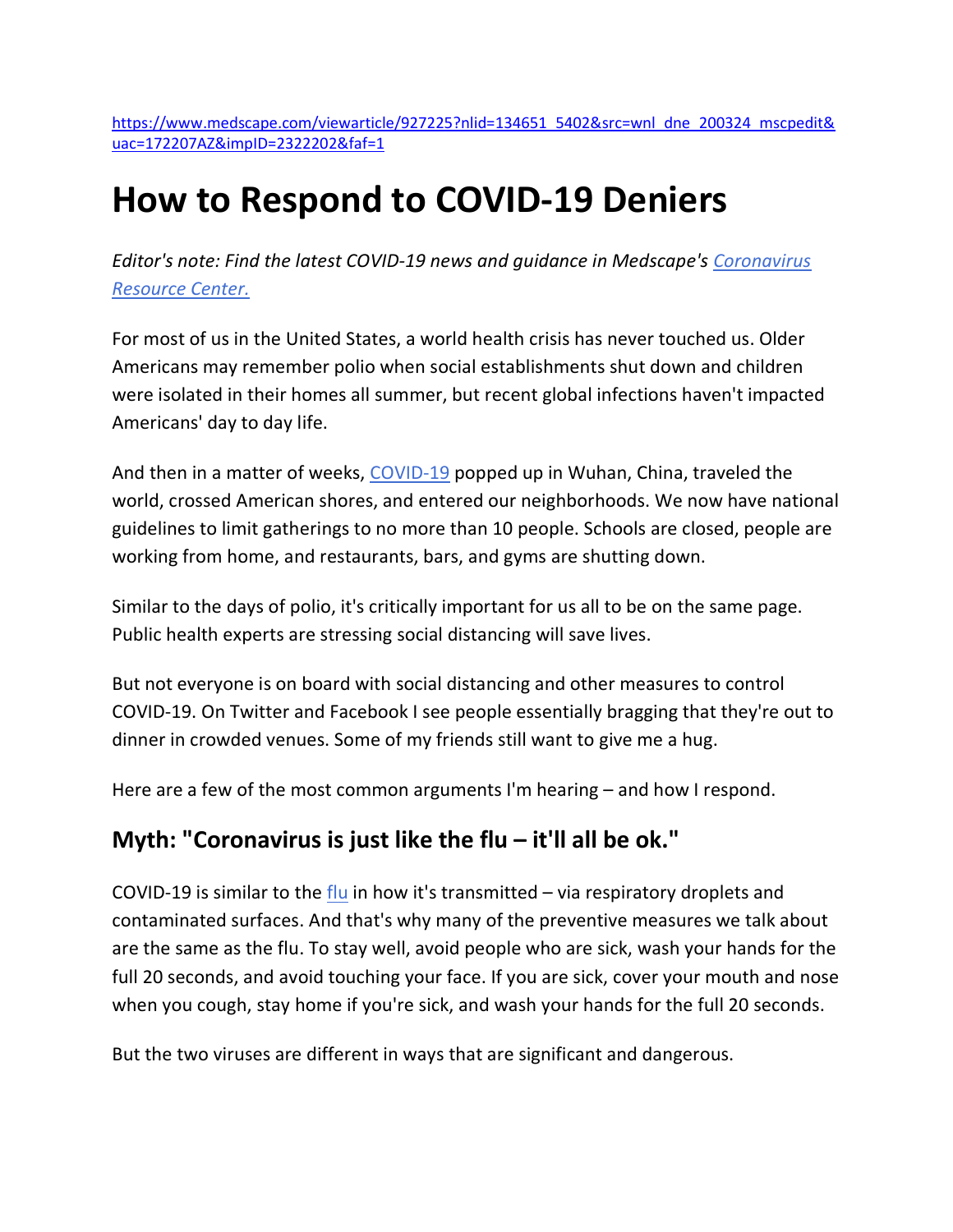Flu has a vaccine; COVID-19 does not. The flu vaccine protects all of us, including our vulnerable populations who are frail or who have medical conditions. People who get the flu when they've taken the vaccine tend to have milder, and shorter illnesses. A vaccine for COVID-19 won't be available for many months, if even then. Everyone is vulnerable.

Flu has established treatments; COVID-19 does not. Our flu treatments make the illness milder and shorter. When someone does get hospitalized with the flu, the doctors and the health care team have experience treating the flu. With COVID-19 we don't have a treatment. This is new for everyone. And while many patients will have mild symptoms, around 20% need significant treatment for their shortness of breath and viral pneumonia at a hospital. This is different from the flu where less than 2% of patients require hospitalization.

## Myth: "I don't need to worry about getting sick. I'm healthy."

Are you really as healthy as you think? Sixty percent of Americans have at least one medical condition whether it's high blood pressure, diabetes, sleep apnea, or something else.

And feeling healthy may not guard you from danger. What really seems to be protective is youth, not being young at heart. In China the majority of patients were age 30 or older. And the group with the highest mortality was in their 70s. The median age for hospitalizations there was in the early 50s – this isn't an illness only impacting our oldest, sickest adults.

And while, thankfully, 80% of those with COVID-19 have mild symptoms, the mortality for COVID-19 is high. It's between 1-3% compared to the flu which is 0.1%. To put that into perspective, if 1 in 100 people die from COVID-19, that could be someone in your neighborhood, or someone from the last wedding you attended, or someone related to your child's classmate.

## Myth: "Coronavirus is not in my area, so I can go out."

You don't know it's not in your area. There's been a shortage of testing in the United States, so we don't have an accurate idea of how many people – or what areas – have truly been affected.